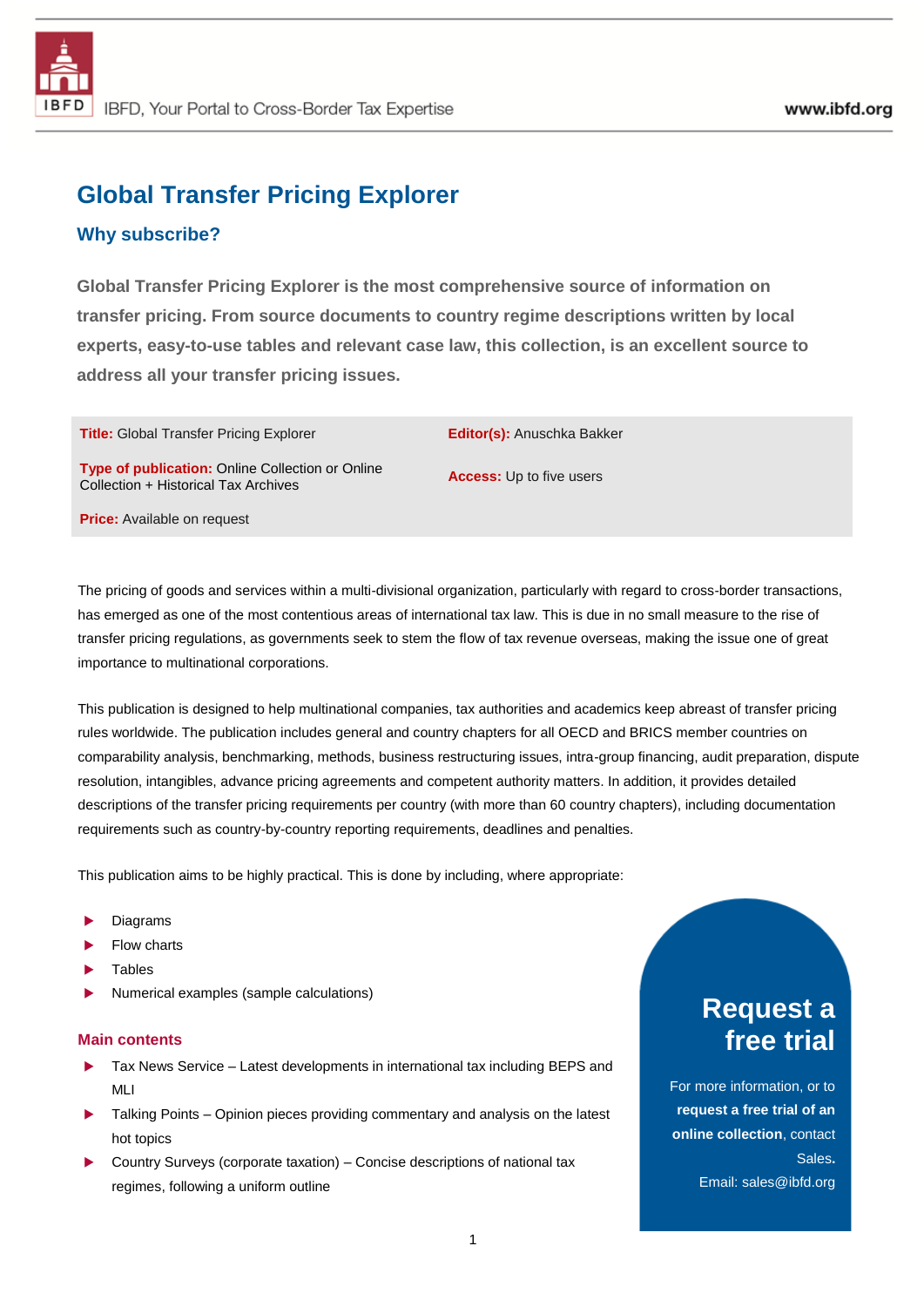- **Topical Analyses (Transfer Pricing, Transfer Pricing and Business Restructurings, Transfer Pricing and Customs** Valuation, Transfer Pricing and Dispute Resolution, Transfer Pricing and Intragroup Finance)
- Tables Easy-to-use Transfer Pricing Tables, Transfer Pricing Documentation Tables and BEPS Country Monitor
- Models (all OECD and UN Models)
- Primary Sources legislative documentation on direct taxes from the European Union and documentation from other international organizations (OECD, UN and PATA), including the BEPS reports (Transfer Pricing)
- Case Law Tax Treaty Case Law and ECJ Case Law summaries (Transfer Pricing).
- ▶ COVID-19 Tax Monitor tables

### **Tools and Action Functionality**

- Compare two similar country chapters easily, using standardized outlines
- Compare similar tables (Transfer Pricing Tables and Transfer Pricing Documentation Tables) for multiple countries, including BEPS Country Monitor

If you wish to expand your Global Transfer Pricing Explorer with the IBFD Journal Articles - Transfer Pricing please contact Sales on sales@ibfd.org

#### **Benefits**

- Analysis and comparison of national approaches to Transfer Pricing
- Sections of country chapters affected by recent developments feature direct links to relevant tax news
- Coverage of all BEPS implementation measures at a national level
- Easy-to-use (compare) tools which help you do your research more quickly and efficiently
- Standardized outlines enabling side-by-side comparison of documents
- $\blacktriangleright$  Easy to use and quick search facilities
- View two different documents (e.g. treaty and model, table and country chapter) side by side
- Access for up to five users (additional users for a small fee)
- Frequent Updates
- Create and save unique personalized searches and documents under your Favourites
- Easily generate precise, standardized citations for use in your tax research
- Facility to export selected text to PDF and MS Word
- Effective navigation between different sets of information wherever you go, no matter what device you are using
- Ability to follow the latest COVID-19 tax measures implemented by governments worldwide

### **Countries/Jurisdictions covered**

Argentina, Australia, Austria, Belgium, Brazil, Bulgaria, Canada, Chile, China (People's Rep.), Chinese Taipei, Colombia, Costa Rica, Cyprus, Czech Republic, Denmark, Egypt, Estonia, Finland, France, Germany, Ghana, Greece, Hong Kong, Hungary, India, Indonesia, Ireland, Israel, Italy, Japan, Kenya, Korea (Rep.), Latvia, Luxembourg, Malaysia, Malta, Mexico, Morocco, Netherlands, New Zealand, Nigeria, Norway, Pakistan, Panama, Peru, Philippines, Poland, Portugal, Romania, Russia, Saudi Arabia, Singapore, Slovak Republic, Slovenia, South Africa, Spain, Sweden, Switzerland, Thailand, Turkey, Ukraine, United Kingdom, United States, Uruguay, Venezuela, Vietnam

In addition to the countries mentioned above, the following jurisdictions are covered in the Transfer Pricing Documentation tables: Andorra, Belize, Bermuda, Bosnia and Herzegovina, British Virgin Islands, Cayman Islands, Croatia, Curacao, Gibraltar, Guernsey, Iceland, Isle of Man, Ivory Coast, Jersey, Kazakhstan, Liechtenstein, Lithuania, Mauritius, Monaco, Papua New Guinea, Serbia, Seychelles, Sri Lanka, Turks Caicos Islands, United Arab Emirates